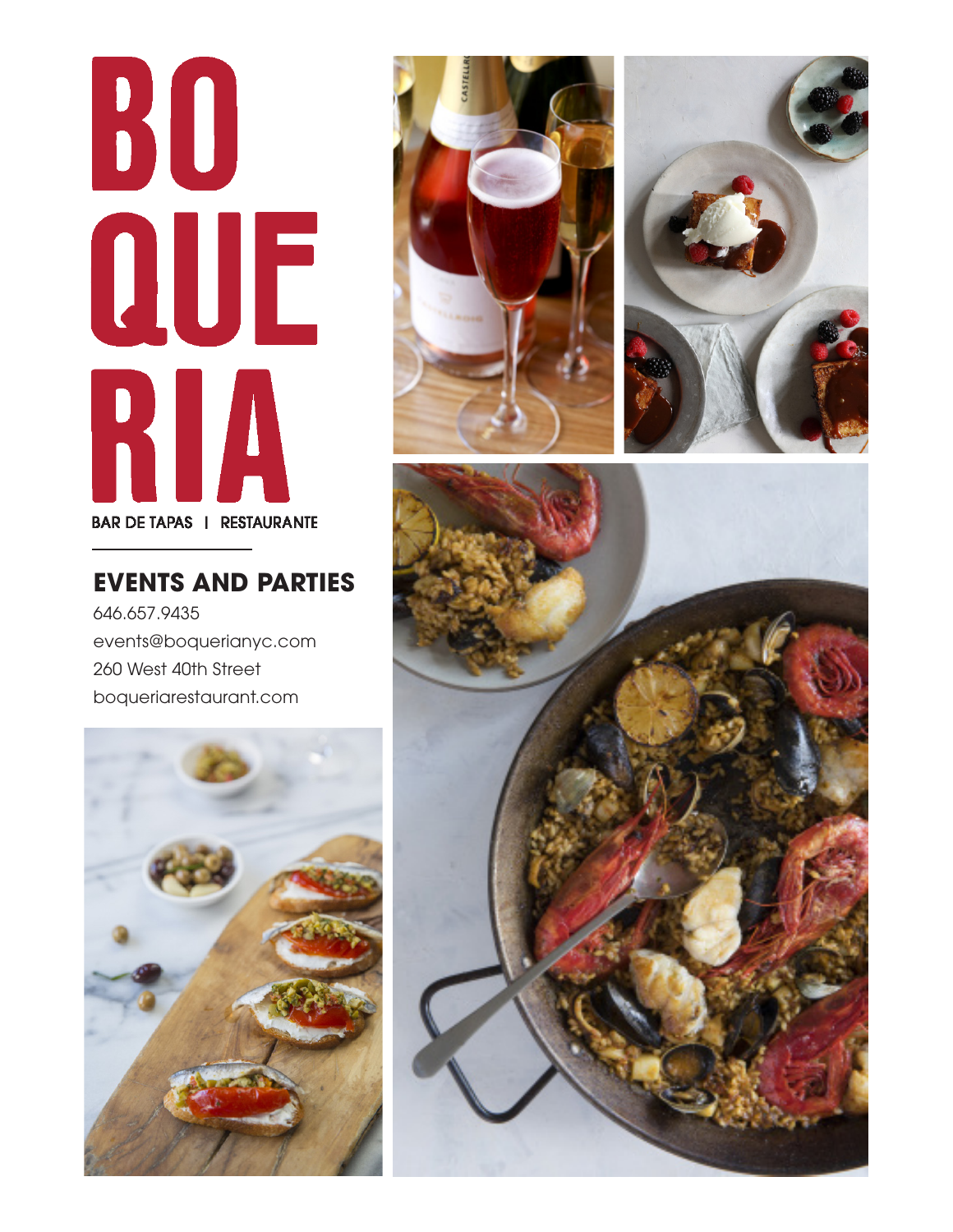# **PASSED TAPAS**

### **SEAFOOD**

MONTADO DE CANGREJO Country bread, Peekytoe crab, avocado, citrus allioli, basil, kohlrabi

MONTADO DE BOQUERONES White anchovies, goat cheese, olivada, roasted tomatoes, toast points

PINTXO DE PULPO A LA GALLEGA Spanish octopus skewer, potato, paprika, Arbequina olive oil

PINTXO DE TXIPIRON Grilled local squid skewer, cherry tomato, black olive oil, dill

OSTRAS EN SALSA QUE SÍ (+ \$3pp) Today's selection of oysters, Salsa que Sí, sherry mignonette

CRUDO DE VIEIRA (+ \$3pp) Raw diver scallop, orange segments, pistachio, diced zucchini, basil

### **VEGETABLES**

PIMIENTOS DE PADRÓN Blistered Shishito peppers, coarse sea salt

TORTILLA ESPAÑOLA Traditional Spanish omelet of organic eggs, confit potatoes, Spanish onions

MONTADO DE ESCALIVADA Catalan roasted vegetables, goat cheese

MONTADO DE SETAS Marinated mushrooms and goat cheese

CROQUETAS DE SETAS Creamy mushroom croquettes, truffle allioli

### **MEAT**

MONTADO DE JAMÓN Serrano ham, fig jam, Idiazábal cheese

DÁTILES CON BEICON Dates stuffed with almonds and Valdeón blue cheese, wrapped in bacon

PINTXOS MORUNOS Seared Colorado lamb skewers, pickled shallots, salsa verde

ALBÓNDIGAS CON GAMBAS Stewed pork meatballs, shrimp, black trumpet mushrooms

CROQUETAS DE JAMÓN Creamy croquettes of Serrano ham, membrillo purée

PAN CON TOMATE Y JAMÓN IBÉRICO (+ \$3pp) Grilled Stirato bread rubbed with tomato, garlic and olive oil, Iberian ham

### **DESSERT**

CHURROS CON CHOCOLATE Traditional fried dough, thick hot chocolate

CHURROS RELLENOS Traditional churros filled with choice of: - Nutella - Dulce de Leche

PIÑA INOPIA Pineapple, lime zest, molasses

CREMA CATALANA Creamy custard, caramelized sugar top

Chose your favorite tapas to be served in hors d'oeuvre form, passed by our servers during a reception-style event.

30 minutes, 4 selections \$20 per person

1 hour, 6 selections \$30 per person

1 hour, 7 selections \$36 per person

1 hour, 8 selections \$42 per person

Additional hours \$20 per person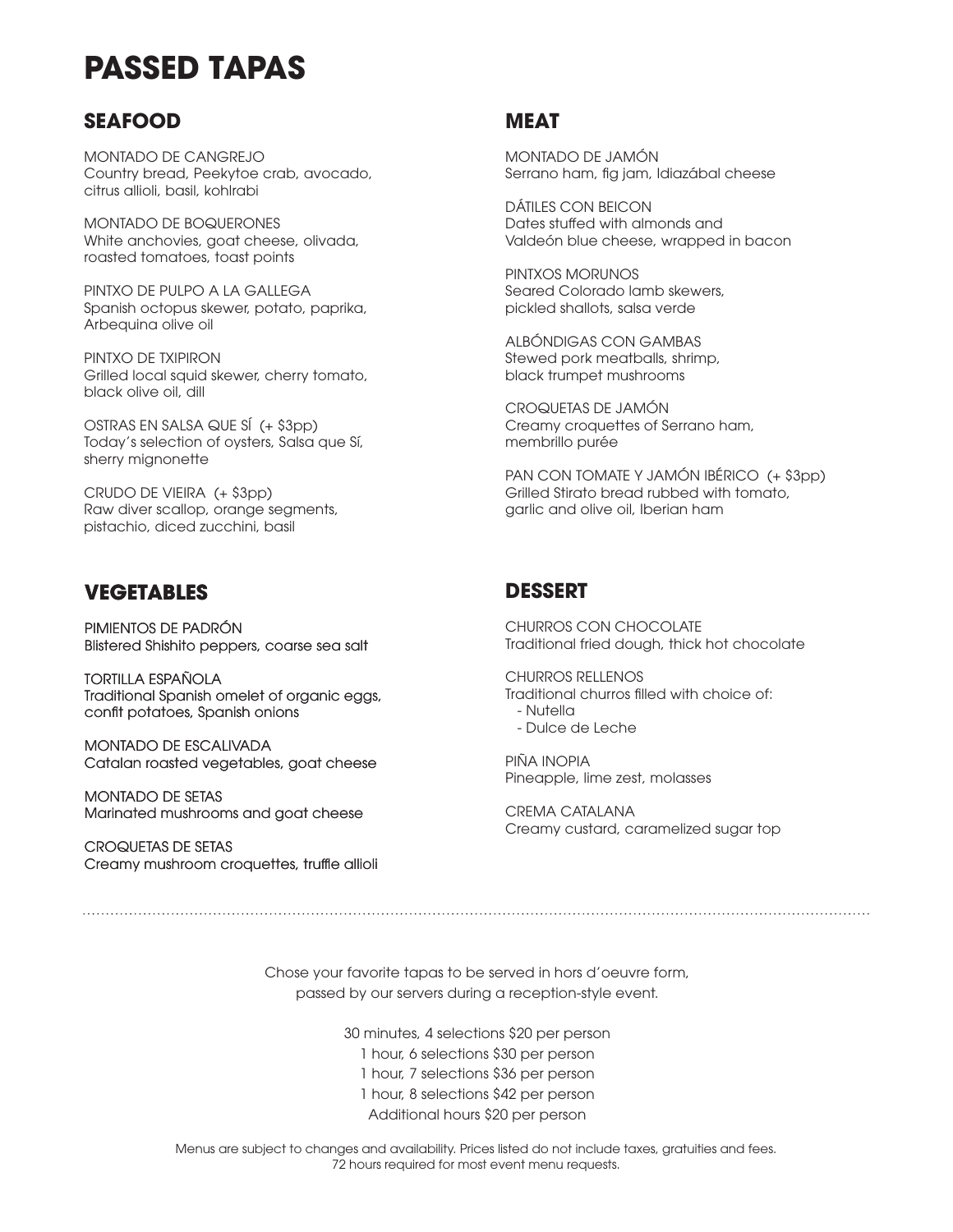# **TAPAS BAR DISPLAY: CLASSIC**

## **CHARCUTERIE & CHEESE**

TABLA DE QUESOS (+ \$5pp) Manchego, Caña de Cabra, Aged Mahón, served with olives, pan con tomate, and raisin walnut bread

TABLA DE EMBUTIDOS (+ \$5pp) Jamón Serrano, Salchichón Ibérico, Chorizo Ibérico, served with olives and pan con tomate

TABLA DE QUESOS Y EMBUTIDOS (+ \$7pp) Manchego, Caña de Cabra, Jamón Serrano, and Chorizo Ibérico, served with olives, pan con tomate and raisin walnut bread

### **VEGETABLES**

COCA DE SETAS Grilled flatbread, porcini purée, caramelized onions, wild mushrooms, pine nuts, arugula

ENSALADA DE COGOLLOS Gem Lettuce, romesco, Idiazábal cheese, mint, caramelized hazelnuts

TORTILLA ESPAÑOLA Traditional Spanish omelet of organic eggs, confit potatoes, Spanish onions

PATATAS BRAVAS Crispy potatoes, salsa brava, roasted garlic allioli

ESCALIVADA Fire roasted eggplant, red pepper, onion, labne yogurt, fresh herbs and olive oil, served with flatbread

## **SEAFOOD**

GAMBAS AL AJILLO Shrimp, garlic, brandy, and Guindilla pepper in olive oil

PULPO A LA PLANCHA Grilled octopus, fennel, smoked pimentón, Picual olive oil mashed potatoes

### **MEAT**

DÁTILES CON BEICON Dates stuffed with almonds and Valdeón blue cheese, wrapped in bacon

PINTXOS MORUNOS Seared Colorado lamb skewers, pickled shallots, salsa verde

CROQUETAS DE JAMÓN Creamy Serrano ham croquettes, membrillo purée

ALBÓNDIGAS Colorado lamb meatballs, tomato sauce, sheep's milk cheese, basil

### **MAIN**

PAELLA DE MARISCOS Bomba rice, monkfish, sepia, squid, shrimp, clams, mussels, saffron, salsa verde

ARROZ DE VERDURAS Bomba rice, roasted vegetables, saffron, picada, sofrito

FIDEUÀ NEGRA Toasted Fideo noodles, squid ink, seared baby squid, sepia, sofrito, picada, piquillo peppers, garlic allioli, chives

PARRILLADA Mixed grill with Creekstone Farm Hanger steak, house-made Chorizo, acorn-fed Ibérico 'Secreto', french fries, garlic allioli, hazelnut romesco, salsa verde

### **DESSERT**

CHURROS CON CHOCOLATE Traditional fried dough, thick hot chocolate

CHURROS RELLENOS Traditional churros filled with choice of: - Nutella

- Dulce de Leche

PIÑA INOPIA Pineapple, lime zest, molasses

Stationary displays of tapas that evoke the style of traditional tapas bars in Spain; set up for guests to serve themselves during a reception-style event.

Selection of 5: 4 Choices from Vegetable, Seafood, Meat and Dessert sections and 1 Main ~ \$38 per person Selection of 6: 5 Choices from Vegetable, Seafood, Meat and Dessert sections and 1 Main ~ \$45 per person Selection of 7: 5 Choices from Vegetable, Seafood, Meat and Dessert sections and 2 Mains  $\sim$  \$52 per person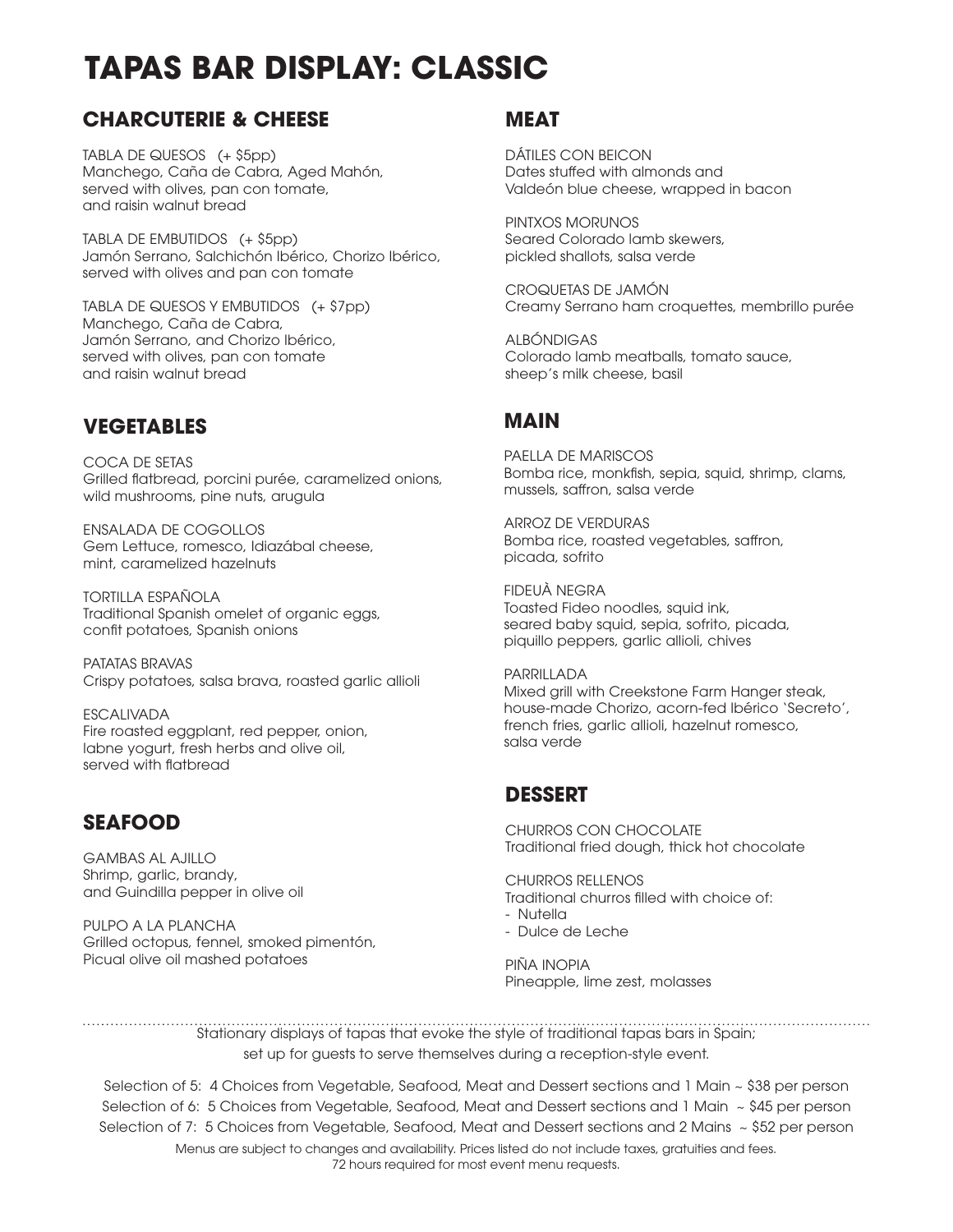# **TAPAS BAR DISPLAY: BRUNCH**

### **CLASSIC TAPAS** Choose 4

ENSALADA DE BERZA Kale, avocado, grapefruit, pine nuts, raisins, dill, sherry dressing

PAN CON TOMATE CON JAMÓN Grilled bread rubbed with tomato, garlic and olive oil, with Serrano ham, Manchego cheese and olives

ESCALIVADA Fire roasted eggplant, red pepper, onion, labne yogurt, fresh herbs and olive oil, with house-made flatbread

ALBÓNDIGAS Colorado lamb meatballs, tomato sauce, sheep's milk cheese

HUEVOS BENEDICTOS Organic poached egg, English muffin, Hollandaise, Piquillo peppers

REVUELTO DE GAMBAS Soft-scramble of shrimp, Guindilla peppers, Filone bread

TORRIJA Caramelized French toast, seasonal fruit, caramel sauce

HUEVOS CON CHORIZO Chorizo, fried eggs, french fries, Manchego cheese, salsa verde

### **DRINKS** All choices included and unlimited

MIMOSA Cava, orange juice

SANGRÍA TINTA Red wine, gin, triple sec, orange

SANGRÍA BLANCA White wine, rum, white peach, lemon

SANGRÍA ROSADA Rosé wine, tequila, cranberry, pomegranate

CROQUETAS DE SETAS Creamy croquettes of mushroom, truffle allioli

PATATAS BRAVAS Crispy potatoes, salsa brava, roasted garlic allioli

PIMIENTOS DE PADRÓN Blistered Shishito peppers, coarse sea salt

DÁTILES CON BEICON Dates stuffed with almonds and Valdeón blue cheese, wrapped in bacon

TORTILLA ESPAÑOLA Traditional Spanish omelet of organic eggs, confit potatoes, Spanish onions

### **BRUNCH DISHES** Choose 2 **OR FAMILY STYLE** Choose 1

BRUNCH PAELLA Bomba rice, roasted chicken, pork belly, Piquillo peppers, kale, organic farm eggs

### **DESSERT** Choose 2

CHURROS CON CHOCOLATE Traditional fried dough, thick hot chocolate

### CHURROS RELLENOS

Traditional churros filled with choice of:

- Nutella
- Dulce de Leche

PIÑA INOPIA Pineapple, lime zest, molasses

\$42 per person

Select choices from each category to be served as stationary displays for guests to serve themselves during a brunch reception.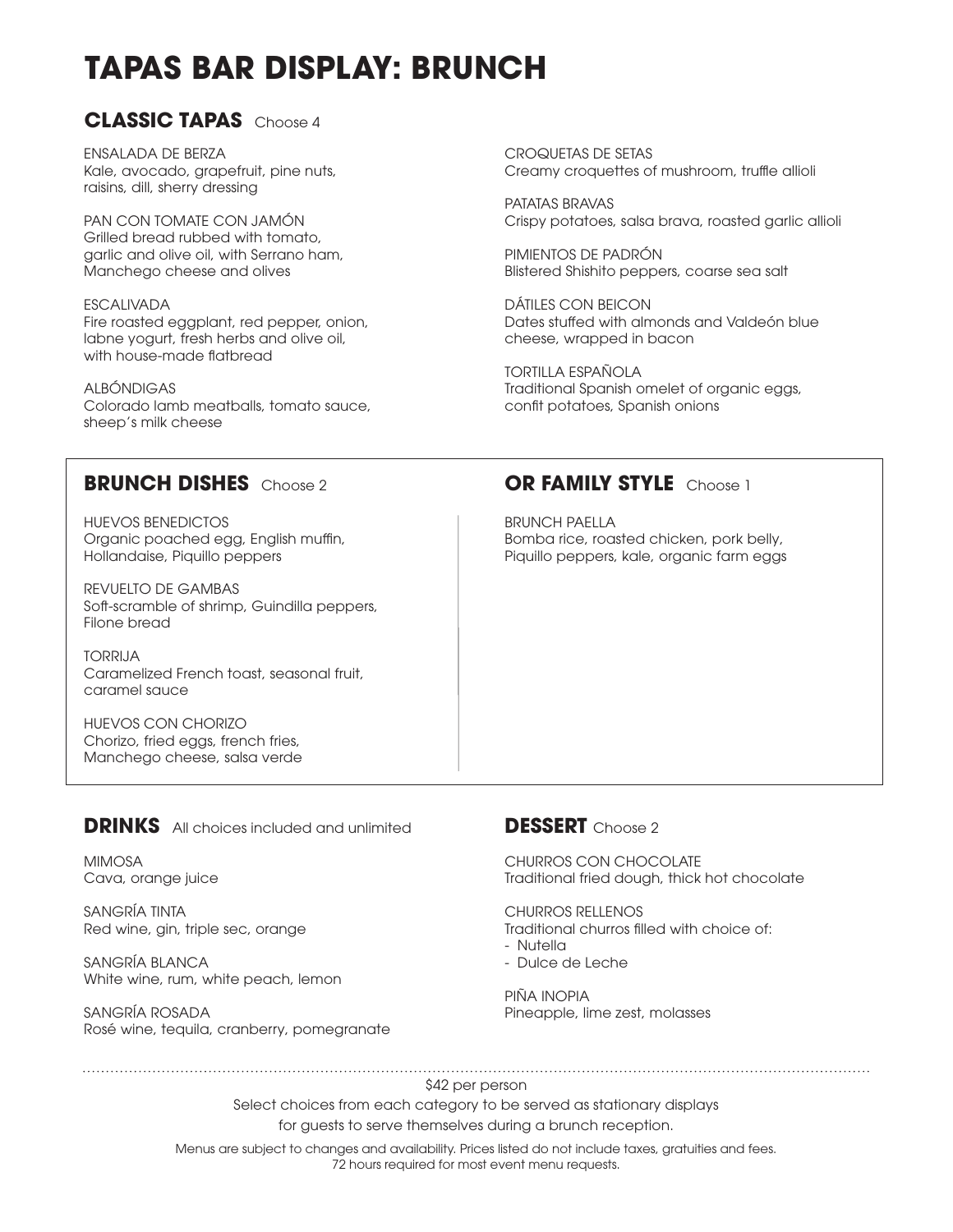# **TAPAS BAR DISPLAY: LUNCH**

### **SANDWICHES** Choose 3

BOCATA DE JAMÓN SERRANO Serrano ham and Manchego cheese, on pan con tomate

BOCATA DE POLLO Rotisserie chicken, salsa verde, pickled shallots, avocado

BOCATA DE ALBONIDGAS Lamb meatballs, tomato sauce, goat cheese, cucumber, basil

BOCATA DE VERDURAS Fire roasted vegetables, labne yogurt, fresh herbs

BOCATA DE CHORIZO Grilled chorizo, allioli, pickled shallots, blue cheese

### **CLASSIC TAPAS** All choices are included

PIMIENTOS DE PADRÓN Blistered Shishito peppers, coarse sea salt

PATATAS BRAVAS Crispy potatoes, salsa brava, roasted garlic allioli

CROQUETAS DE SETAS Creamy mushroom croquettes, truffle allioli

### **SALADS** Choose 3

ENSALADA DE COGOLLOS Gem Lettuce, romesco, Idiazábal cheese, mint, caramelized hazelnuts

ENSALADA DE CARNE Hanger steak salad, arugula, shishito peppers, watercress, basil, soft boiled egg, shoestring potatoes, yogurt shishito dressing

ENSALADA DE POLLO Roasted chicken salad, mixed greens, watercress, herbs, blue cheese, pimentón bread crumbs, roasted broccoli, apple, avocado

ENSALADA MALLORQUINA Organic mixed greens, fresh herbs, Mahón cheese, croutons, citrus dressing

HINOJO Y CITRICOS Shaved fennel, citrus, avocado, pine nuts, citrus vinaigrette

**DESSERT** All choices are included

CHURROS CON CHOCOLATE Traditional fried dough, thick hot chocolate

CHURROS RELLENOS Traditional churros filled with choice of Nutella or Dulce de Leche

\$40 per person Select choices from each category to be served as stationary displays for guests to serve themselves during a lunch reception.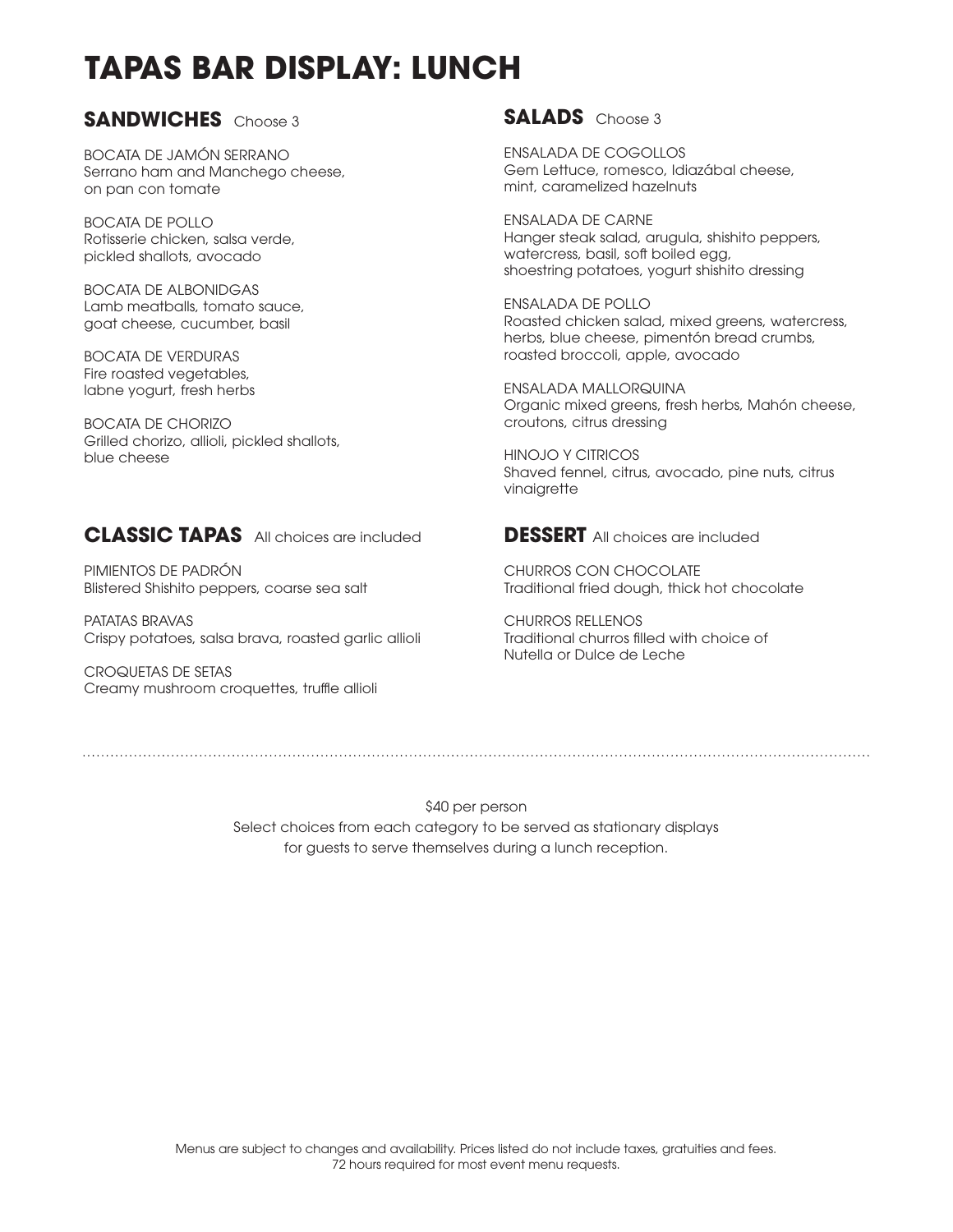# **SEATED MENU: CHEF'S TASTING MENU**

### **FIRST** Choose 2

JAMÓN SERRANO "Jamónes de Segovia" Serrano ham, aged 18 Months

AGED MANCHEGO Hard sheep's milk cheese, Castilla La Mancha; notes of caramel and nuts

MONTADOS Selection of toast points topped with fresh ingredients (ask about our seasonal options)

TORTILLA ESPAÑOLA Traditional Spanish omelet of organic eggs, confit potatoes, Spanish onions

### **SECOND** Choose 4

PIMIENTOS DE PADRÓN Blistered Shishito peppers, coarse sea salt

PATATAS BRAVAS Crispy potatoes, salsa brava, roasted garlic allioli

DÁTILES CON BEICON Dates stuffed with almonds and Valdeón blue cheese, wrapped in bacon

CRUDO Ask about our seasonal option

ESCALIVADA Fire roasted eggplant, red pepper, onion, labne yogurt, fresh herbs and olive oil, served with flatbread

ENSALADA DE COGOLLOS Gem Lettuce, romesco, Idiazábal cheese, mint, caramelized hazelnuts

CROQUETAS DE SETAS Creamy mushroom croquettes, truffle allioli

CROQUETAS DE JAMÓN Creamy Serrano ham croquettes, membrillo purée

### **THIRD** Choose 3

COCA DE SETAS Grilled flatbread, porcini purée, caramelized onions, wild mushrooms, pine nuts, arugula

PINTXOS MORUNOS Seared Colorado lamb skewers, pickled shallots, salsa verde

GAMBAS AL AJILLO Shrimp, garlic, brandy, and Guindilla pepper in olive oil

ALBÓNDIGAS Colorado lamb meatballs, tomato sauce, sheep's milk cheese, basil

PULPO A LA PLANCHA Grilled octopus, fennel, smoked pimentón, Picual olive oil mashed potatoes

### **FOURTH** Choose 1

PAELLA DE MARISCOS Bomba rice, monkfish, sepia, squid, shrimp, clams, mussels, saffron, salsa verde

POLLO AL'AST Slow rotisserie roasted chicken, roasted potatoes, root vegetables

PARRILLADA Mixed arill with Creekstone Farm Hanger steak, house-made Chorizo, acorn-fed Ibérico 'Secreto,' french fries, garlic allioli, hazelnut romesco, salsa verde

### **DESSERT** Choose 1

CHURROS CON CHOCOLATE Traditional fried dough, thick hot chocolate

CHURROS RELLENOS Traditional churros filled with choice of Nutella or Dulce de Leche

PIÑA INOPIA Pineapple, lime zest, molasses

\$55 per person

The Chef's menu, served family style to the table, is our specialty and embodies the tapas spirit of sharing!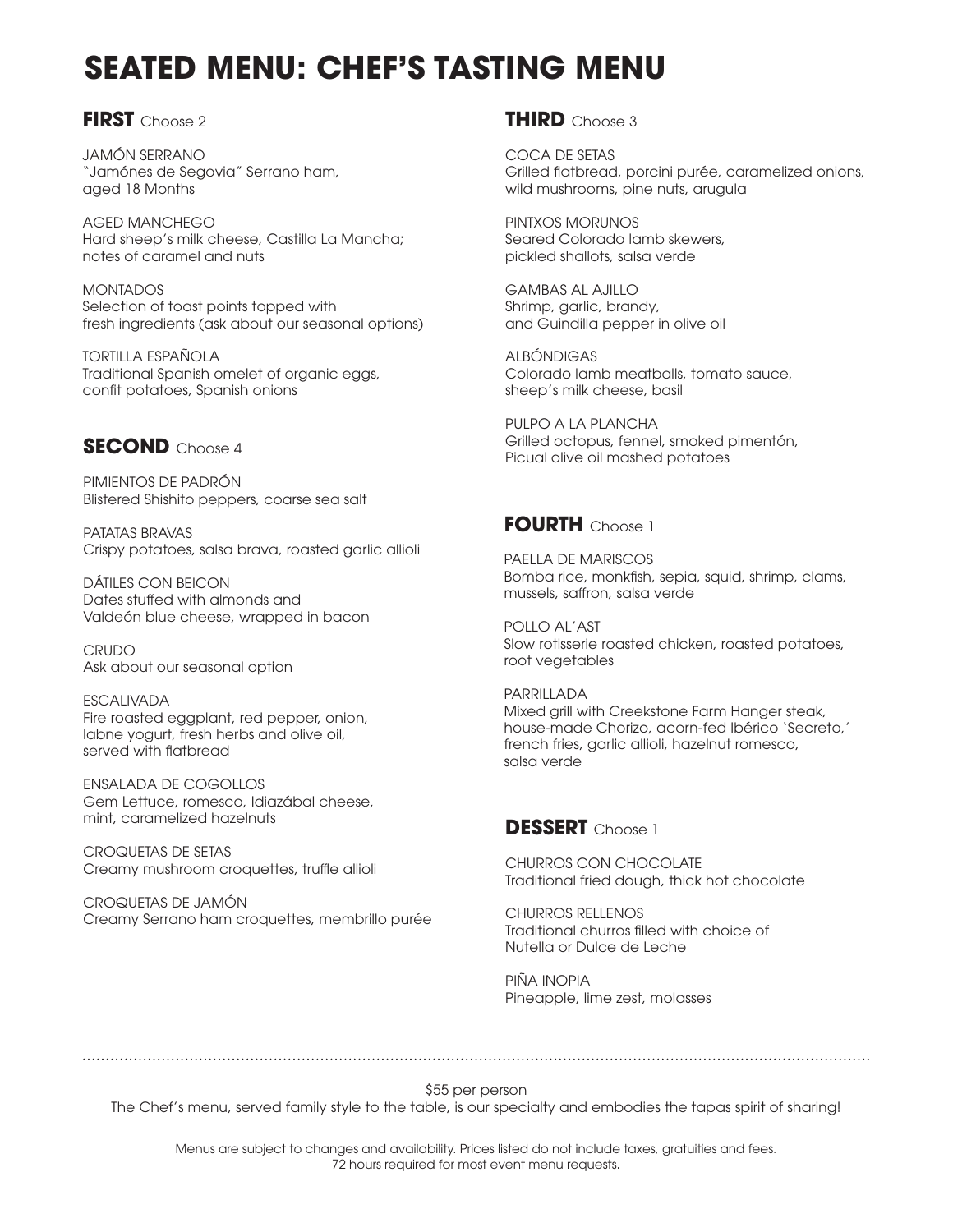# **COMMUNAL FEASTS**

The communal traditions of Spain are celebrated with a series of large format dinners meant for amiable sharing among friends.

# **COCHINILLO**

A banquette-style dinner beginning with a selection of artisanal cheeses and charcuterie is followed by a whole suckling pig for the table to share. Before landing on the table, the suckling pig is first braised to lock in the moisture, roasted to skin-crackling perfection, and glazed until just caramelized. A selection of classic tapas and seasonal sides complete the meal.

~ \$95 per person

### **POLLO RUSTIDO**

The tradition of Sunday night dinners is celebrated with this family-style menu of whole organic chicken, slow-roasted on a spit rotisserie and served with a variety of roasted root vegetables and salsa verde sauce. ~ \$52 per whole chicken

## **PAELLA**

A giant paella fit to serve as many as 50 guests is the perfect show stopper for events and large gatherings. A variety of options include a traditional seafood paella with head-on red shrimp, mussels, and clams, cooked in stock made from white wine, brandy and Maine lobster; and a version featuring slow rotisserie chicken and pork belly. ~ Ask about our current options and pricing.

### **MAR "SURF"**

A menu celebrating Catalonia's proximity to the sea, starts with "Mariscada", a seafood platter featuring oysters, razor clams, head-on poached shrimp and Peekytoe crab tartare. A course of tapas is followed by a choice of wholeroasted Branzino or a decadent lobster Paella.

~ \$85 per person

### **MUNTANYA "TURF"**

A feast of prime cuts and proteins, spit-roasted or grilled "a la Plancha" is served family style with a bevy of classic tapas for the table to share. ~ \$85 per person

7 days' notice • minimum 6 guests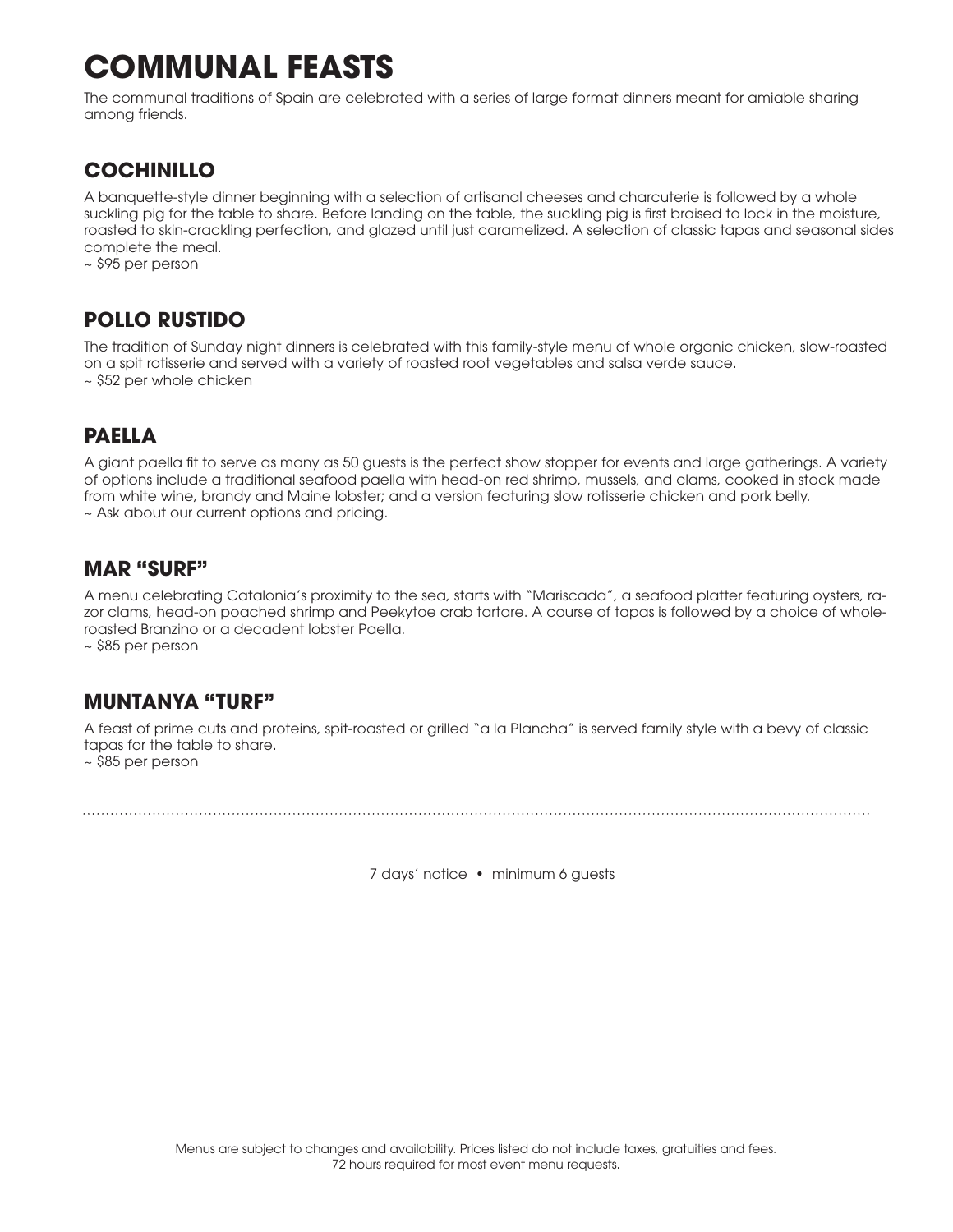# **MAR "SURF" FEAST**

#### **TO START**

MARISCADA Spanish seafood platter: Ostras - Oysters, "Salsa Que Sí' Navajas - Razor Clams, salsa verde Salpicón Canario - Canarian style ceviche with octopus, shrimp, fluke, onions, peppers, avocado, pineapple, cilantro, lime Gambas - Poached shrimp, tartar sauce Tartar de Cangrejo - Peekytoe crab, avocado, basil, garlic allioli

#### **TAPAS**

PIMIENTOS DE PADRÓN Blistered Shishito peppers, coarse sea salt

PULPO A LA PLANCHA Grilled octopus, fennel, smoked pimentón, Picual olive oil mashed potatoes

GAMBAS AL AJILLO Shrimp, garlic, brandy, and Guindilla pepper in olive oil

PATATAS BRAVAS Crispy potatoes, salsa brava, roasted garlic allioli

#### **MAIN**

Choose one option

LUBINA A LA BILBAÍNA Whole roasted Branzino, potatoes, roasted red peppers, garlic, sherry vinaigrette

PAELLA DE LANGOSTA Y CHORIZO Lobster paella, house-made chorizo, crispy Brussels sprouts, picada, sofrito

#### **DESSERT**

CHURRO ICE CREAM SUNDAE Churros, vanilla ice cream, chocolate sauce, dulce de leche, whipped cream, walnuts, rainbow sprinkles

> \$85 per person A seafood feast of dishes that celebrate Catalonia's proximity to the sea, served family style for the table to share.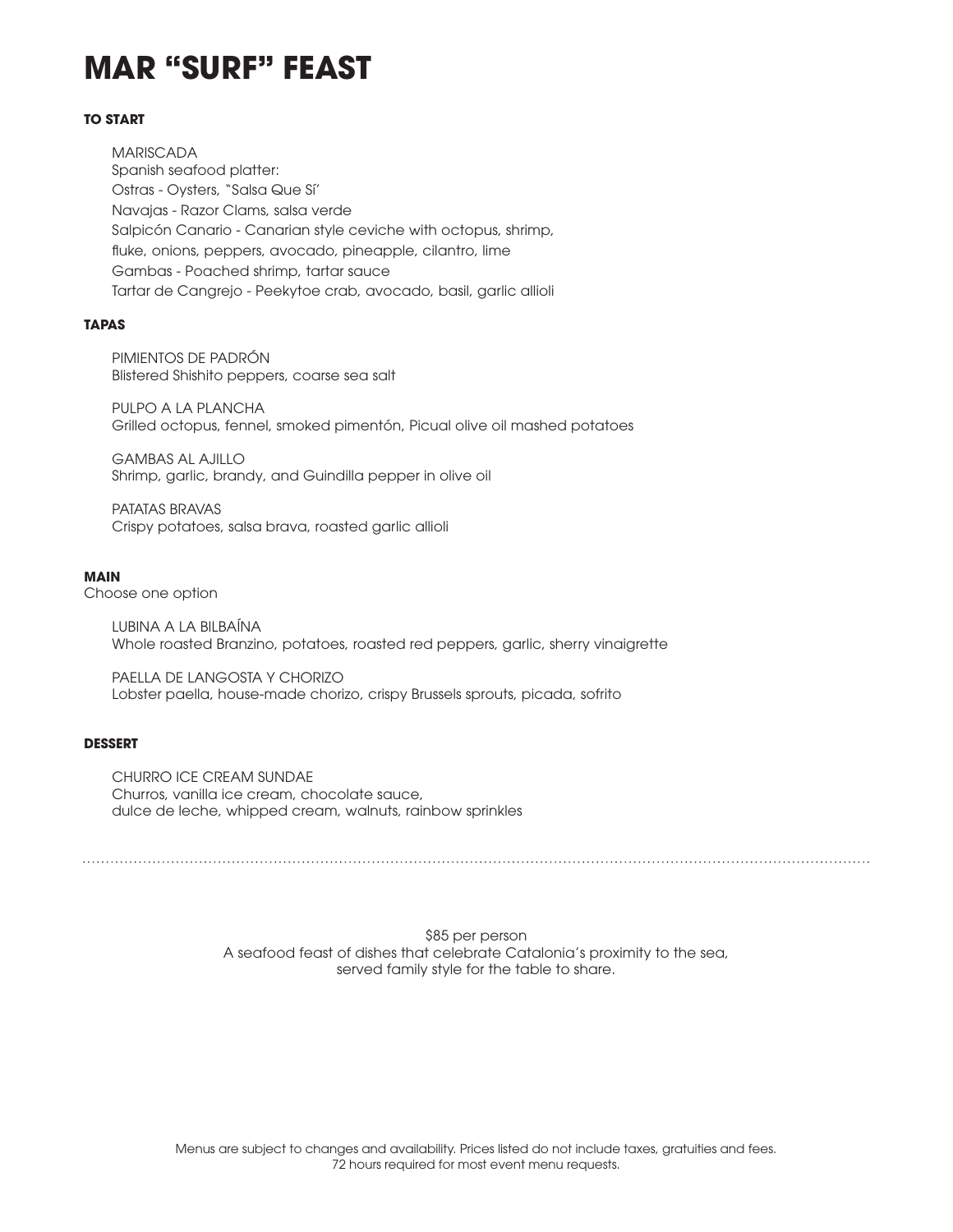# **MUNTANYA "TURF" FEAST**

#### **TO START**

TABLA DE QUESOS Y EMBUTIDOS Manchego, Caña de Cabra, Jamón Serrano, and Chorizo Ibérico, served with olives, pan con tomate and raisin walnut bread

JAMÓN IBÉRICO DE BELLOTA "DEHESA CORDOBESA" 1oz hand-carved, acorn-fed Ibérico ham, aged for 30 months

DÁTILES CON BEICON Dates stuffed with almonds and Valdeón blue cheese, wrapped in bacon

PIMIENTOS DE PADRÓN Blistered Shishito peppers, coarse sea salt

ENSALADA ROMANA Romaine hearts, romesco, Idiazábal cheese, mint, caramelized hazelnuts

PINTXOS MORUNOS Seared Colorado lamb skewers, pickled shallots, salsa verde

#### **MAIN**

Choose one option

PARRILLADA Grilled Ribeye, house-made chorizo, Ibérico pork, served with french fries, garlic allioli, romesco, and salsa verde

WHOLE ANIMAL ROAST Whole roasted suckling pig, or roasted lamb Served with french fries, garlic allioli, romesco, and salsa verde

#### **DESSERT**

CHURRO ICE CREAM SUNDAE Churros, vanilla ice cream, chocolate sauce, dulce de leche, whipped cream, walnuts, rainbow sprinkles

\$85 per person A feast of proteins, spit-roasted or grilled "a la Plancha," served family style for the table to share.

Minimum 12 guests

72 hours notice required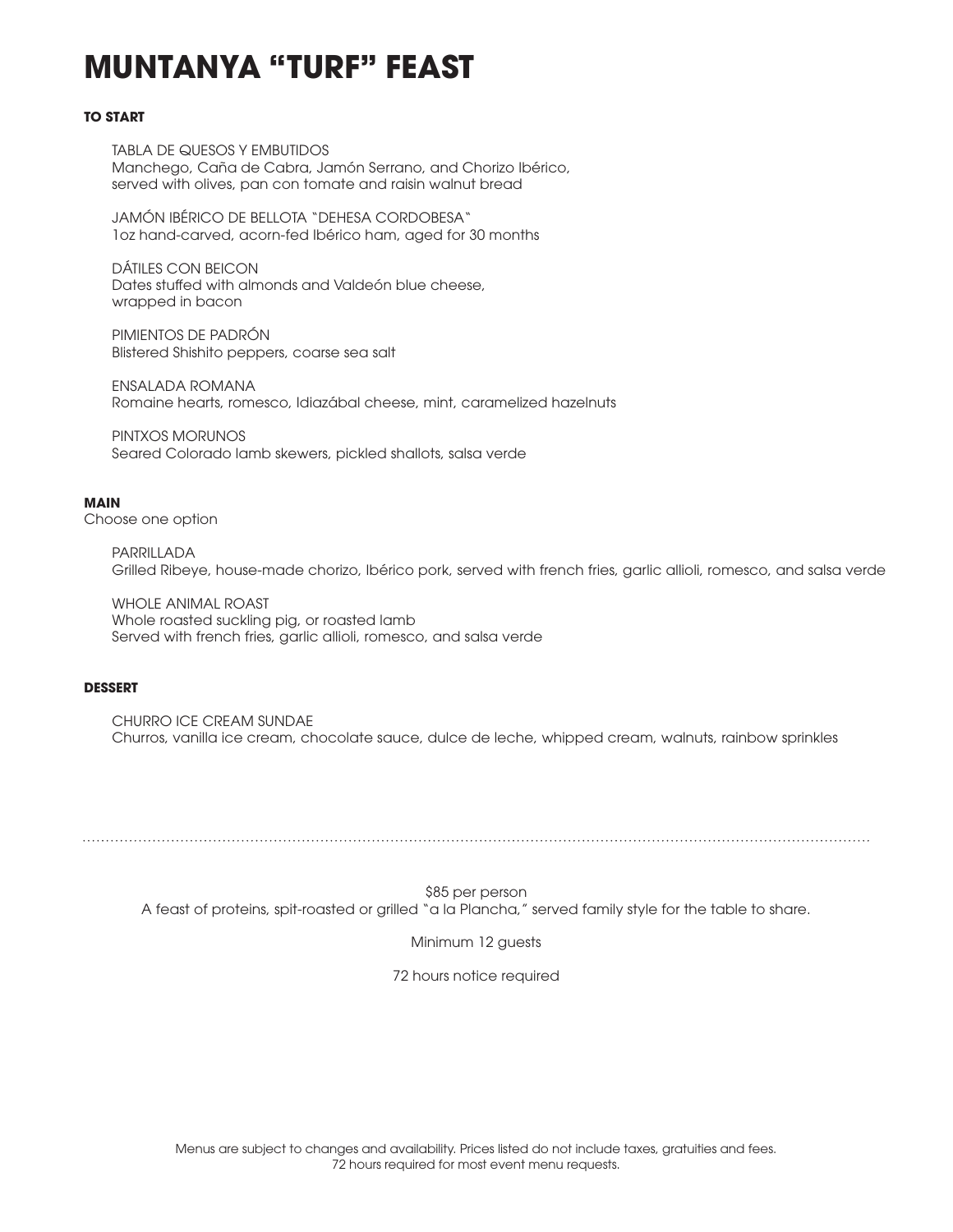# **BEVERAGES**

#### **WINE, BEER AND SANGRIA OPEN BAR**

2 hours \$38pp 3rd and subsequent hours \$15pp

Non-alcoholic beverages BEER: all draft selections SANGRÍA: signature red and white WINE: one red, one white, and one sparkling selection

#### **CLASSIC OPEN BAR**

2 hours \$45pp 3rd and subsequent hours \$17pp

Non-alcoholic beverages BEER: all draft selections SANGRÍA: signature red and white WINE: one red, one white, and one sparkling selection COCKTAILS: Mixed drinks using well level spirits Vodka: Titos Tequila: Pueblo Viejo Blanco Brandy: Torres 10 Bourbon: Four Roses Rum: Flor de Caña, El Dorado 8yr Rye Whiskey: Old Overholt Irish Whiskey: Jameson Scotch Whisky: Great King St.

#### **PREMIUM OPEN BAR**

2 hours \$50pp 3rd and subsequent hours \$20pp

Non-alcoholic beverages BEER: all draft selections SANGRÍA: signature red and white and one seasonal selection WINE: one red, one white, and one sparkling selection COCKTAILS: 1 specialty cocktail and mixed drinks using premium level spirits Vodka: Ketel One, Belvedere Tequila: Fortaleza Reposado, Don Julio Añejo Brandy: Gran Duque de Alba, Torres 20 Bourbon: Buffalo Trace, Knob Creek Rum: Flor de Caña, El Dorado 8yr Rye Whiskey: Old Overholt Irish Whiskey: Jameson Scotch Whisky: Macallan 12, Johnny Walker Black

### **NON-ALCOHOLIC PACKAGE**

2 hours \$12pp 3rd and subsequent hours \$5pp

Drip Coffee, Tea, Juice, Soda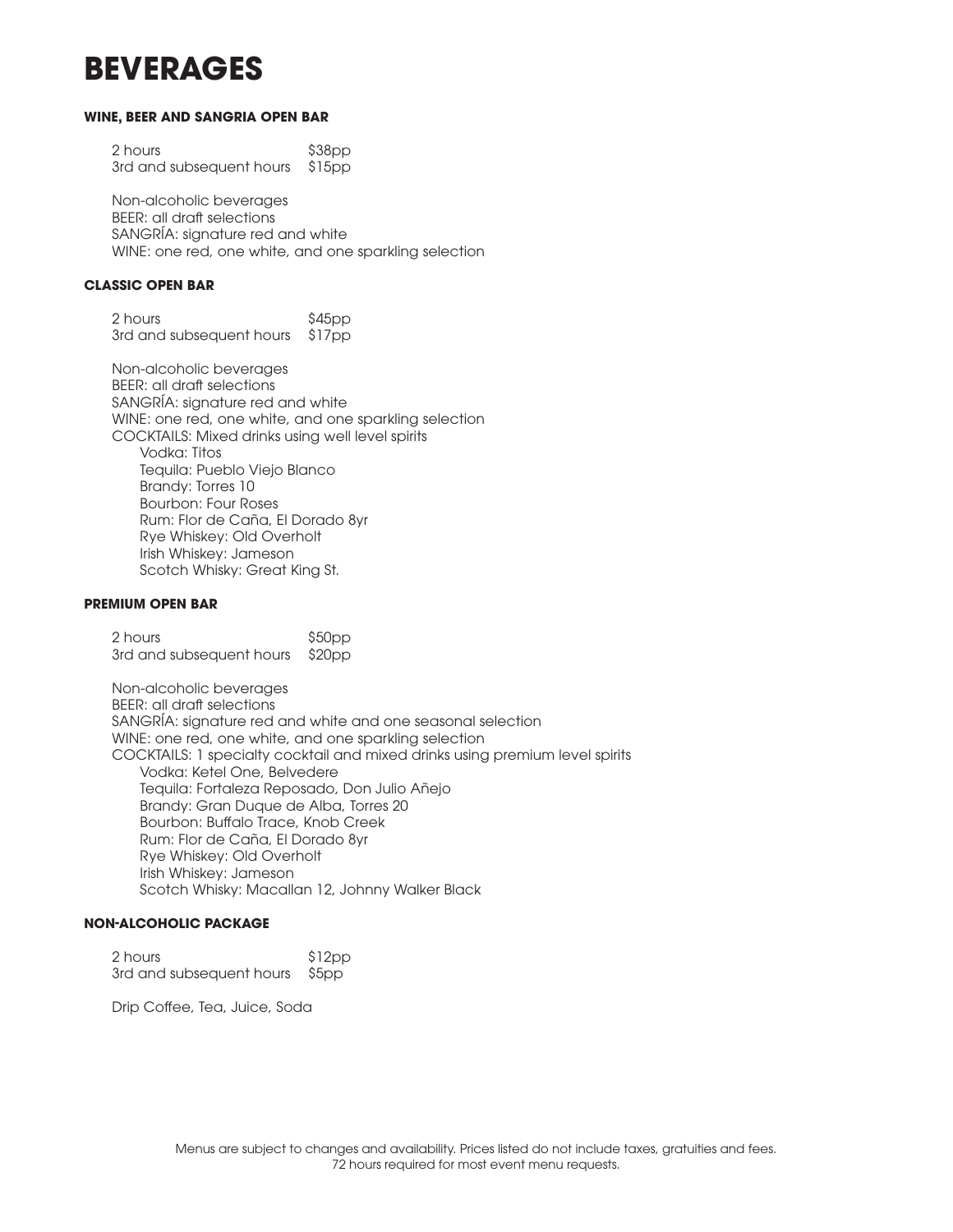# **RAISE A GLASS TO SPANISH WINE PAIRINGS**

Every time we uncork a bottle of Tempranillo, we watch the beauty of Rioja spill out into the glasses in front of us. That magic happens with every wine on our list. They all come from Spain, and each bottle holds a message from its origin. Crisp, white Albariño speaks in a sea-salty lilt from Galicia's green coast. A ripe Catalan Cariñena finds its voice in the stony aromas and rugged tannins it inherited from the craggy slate cliffs and toasty afternoons of Priorat. Each sip of these wines brings us back to sweet memories of Spain.

We are excited to introduce a Wine Pairing Menu, featuring three unique wine experiences designed by Beverage Director Kieran Chavez. With each experience, we invite you to take a tour through Spanish wine country; enjoying 5 wines expertly paired with a Chef's selection of classic Spanish tapas and seasonally inspired dishes.

#### **CATALUNYA EXPERIENCE** - Exploring Boqueria's roots

From the rugged foothills of the Pyrenees Mountains to the sun-drenched coast of the Mediterranean Sea, Cataluynan winemakers have been cultivating this diverse terrain for centuries: producing wines as dynamic and vibrant as the land itself.

Menu – \$49 per person Wine Pairing – \$40 per person

#### **RIOJA EXPERIENCE** - Where tradition meets innovation

Unarguably the most famous of the wine-growing regions in Spain, Rioja has long been the heavyweight champion of Spanish reds. Unveil the history of this lavish terrain and its world-famous wines while exploring its many incarnations – each one exquisitely unique, yet equally elegant.

Menu – \$49 per person Wine Pairing – \$45 per person

### **RESERVE COLLECTION EXPERIENCE** - Good things come to those who wait

A high-end exploration of Spain's powerful 'Reserva' bottles from the top growing regions in the country. Aged for a minimum of 3 years, these celebrated wines exude exceptional quality and grace.

Menu – \$49 per person Wine Pairing – \$55 per person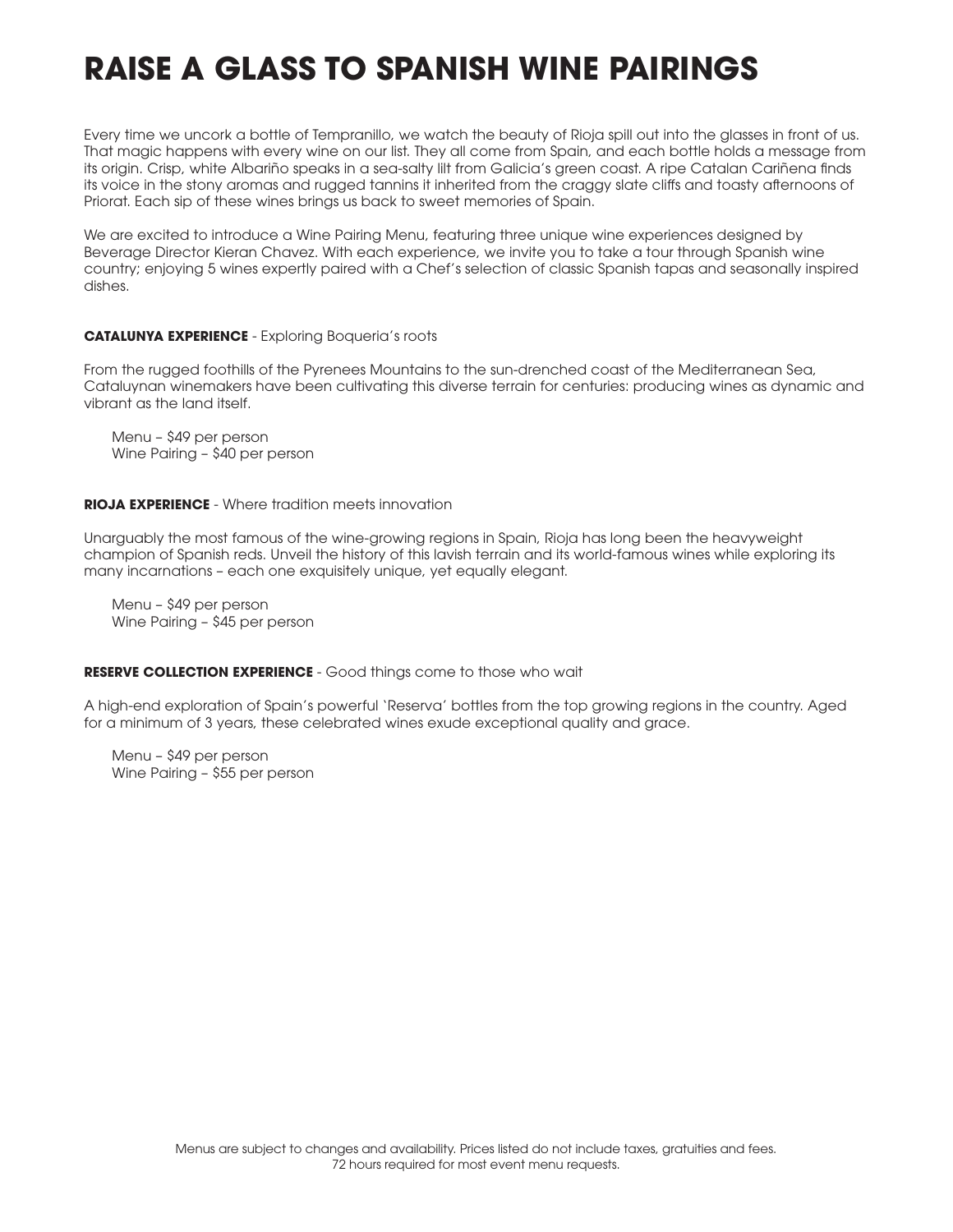# **CATALUNYA EXPERIENCE EXPLORING BOQUERIA'S ROOTS** (SAMPLE MENU)

YÁ 'CUVÉE 23' BRUT RESERVA NV Parellada, Macabeo, Xarel-lo ~ Cava - Alt Penedès

TABLA DE QUESOS Y EMBUTIDOS Manchego, Cana de Cabra, Jamón Serrano, Chorizo Ibérico, olives, pan con tomate, raisin walnut bread

SUMARROCA Y SABARTÉS 'TEMPS DE FLORS' Xarel-lo, Gewürztraminer, Muscat ~ Penedès

PIMIENTOS DE PADRÓN Blistered Shishito peppers, coarse sea salt

ESCALIVADA Fire roasted eggplant, red pepper, onion, labne yogurt, fresh herbs and olive oil, flatbread

CROQUETAS DE JAMÓN Creamy Serrano ham croquettes, membrillo purée

ELS VINYERONS 'LLUERNA' Xarel-lo ~ Alt-Penedès

> ESPINACAS A LA CATALANA Sautéed spinach, garbanzos, pine nuts, garlic, golden raisins

GAMBAS AL AJILLO Shrimp, garlic, brandy, and Guindilla pepper in olive oil

JOSEP FORASTER Trepat ~ Conca de Barberà

> COCA DE SETAS Grilled flatbread, porcini purée, Idiazábal cheese, caramelized onions, wild mushrooms, pine nuts, arugula

PATATAS BRAVAS Crispy potatoes, salsa brava, roasted garlic allioli

ALBÓNDIGAS Colorado lamb meatballs, tomato sauce, sheep's milk cheese, basil

CESCA VICENT 'LO PIOT' Garnacha, Cabernet Sauvignon, Carignan ~ Priorat

PAELLA DE MARISCOS Bomba rice, monkfish, sepia, squid, shrimp, clams, mussels, saffron, salsa verde

# **DESSERT**

Served with wine, after dinner drinks, coffee, or tea for purchase

CHURROS CON CHOCOLATE Traditional fried dough dusted with cinnamon sugar served with thick hot chocolate